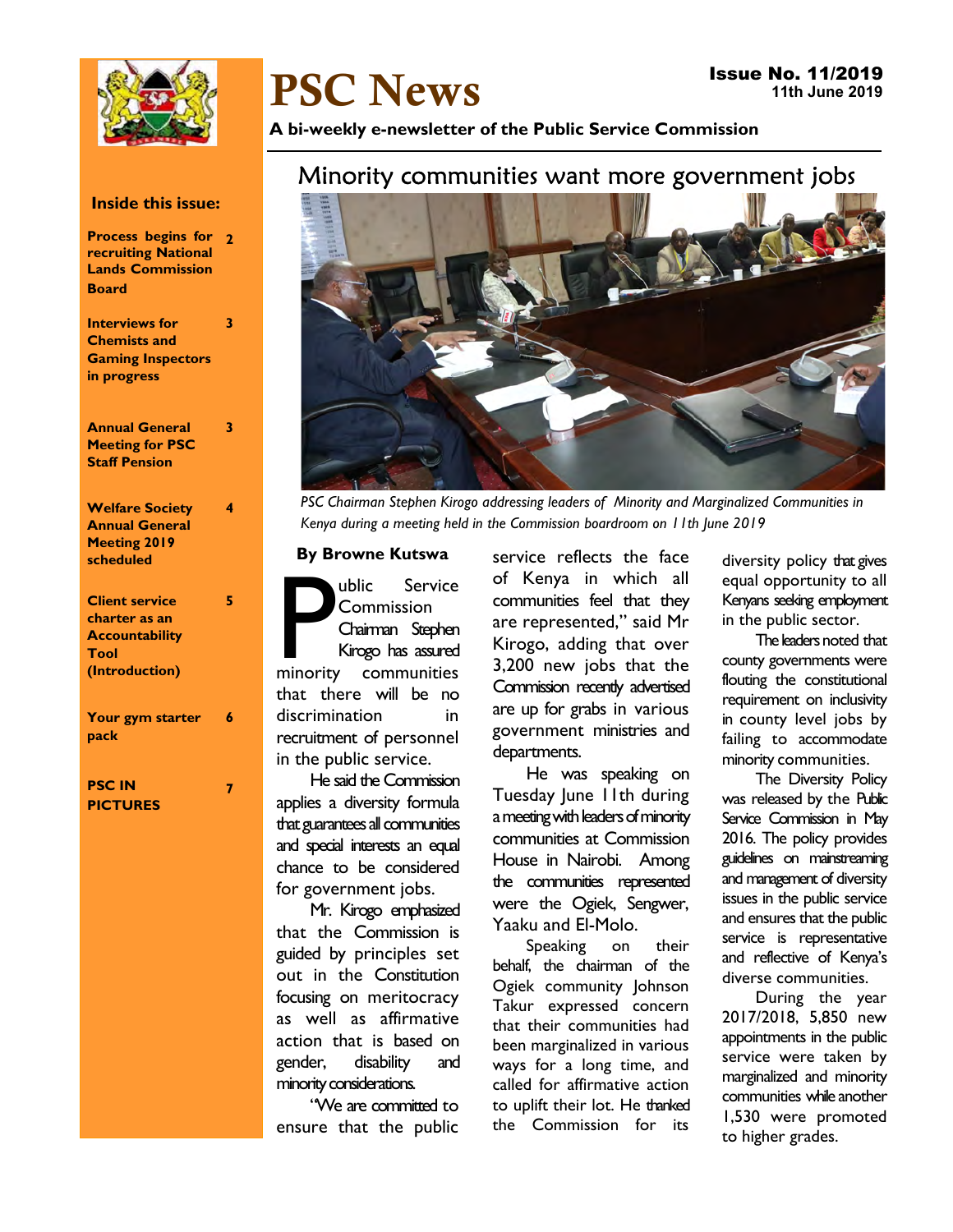# Process begins for recruiting National Lands Commission Board

By Pauline Muriuki

The process of recruit-<br>
ing the Chairperson<br>
and Commission-<br>
ers for the Nation-<br>
al Lands Commission has he process of recruiting the Chairperson and Commissioners for the Nationbegun.

The positions, which fell vacant on expiry of the term of the former board that was chaired by Prof. Mohamed Swazuri on 19th February 2019, were advertised on  $4<sup>th</sup>$  lune and  $11<sup>th</sup>$ June 2019.

Suitably qualified persons will compete for the position of Chairperson and eight positions of Commissioners.

In the spirit of promoting the national values and principles of governance of inclusiveness, equality and protection of the marginalized, women and persons with disabilities have been encouraged to apply.

Candidates for both positions of Chairperson and Commissioners are required to be holders of a degree from a university recognized in Kenya, have knowledge and experience of not less than 15 and 10 years respectively in public administration; land management and administration; management of natural resources; land adjudication and settlement; land law, land survey, spatial planning or land economics; or social sciences.

Candidates are also required to meet the re-



Mr Kennedy Kihara (left) being sworn in as a member of the selection panel by the PSC Chief Commission Counsel Jacqueline Manani in the Commission Boardroom

quirements of Chapter Six of the Constitution; and have had a distinguished career in their respective field.

A five-member Selection Panel for the Chairman and Commissioners which was inaugurated on 28<sup>th</sup> May 2019 at Public Service Commission will oversee the selection process.

PSC Chairman Stephen Kirogo presided over the inauguration of the panel, which was appointed by President Uhuru Kenyatta through Gazette No. 3758 of 26th April, 2019, in exercise of powers conferred to him by Section 7(2) and in accordance with the procedure set out in Paragraph 1 of the First Schedule to National Land Commission Act (No. 5 of 2012, Revised 2017).

Panel comprised Kennedy Kihara, nominee of the Office of the President; Esther Omulele, Ministry of Lands & Physical Planning nominee; Mairura Omwenga, Kenya Private Sector Alliance nominee; Steven Oundo, Association of Professional Societies of East Africa (APSEA) nominee; and Pricilla Nyokabi, National Gender and Equality Commission nominee.

The team met immediately after inauguration and appointed Pricilla Nyokabi as Chair and Steven Oundo as Vice Chair.

The team will, from among the applicants, shortlist qualified candidates for a subsequent interview and forward names of 16 successful candidates to the President for selection and appointment.

On appointment, the Chairperson and Members of the Commission shall serve for a non - renewable term of six years.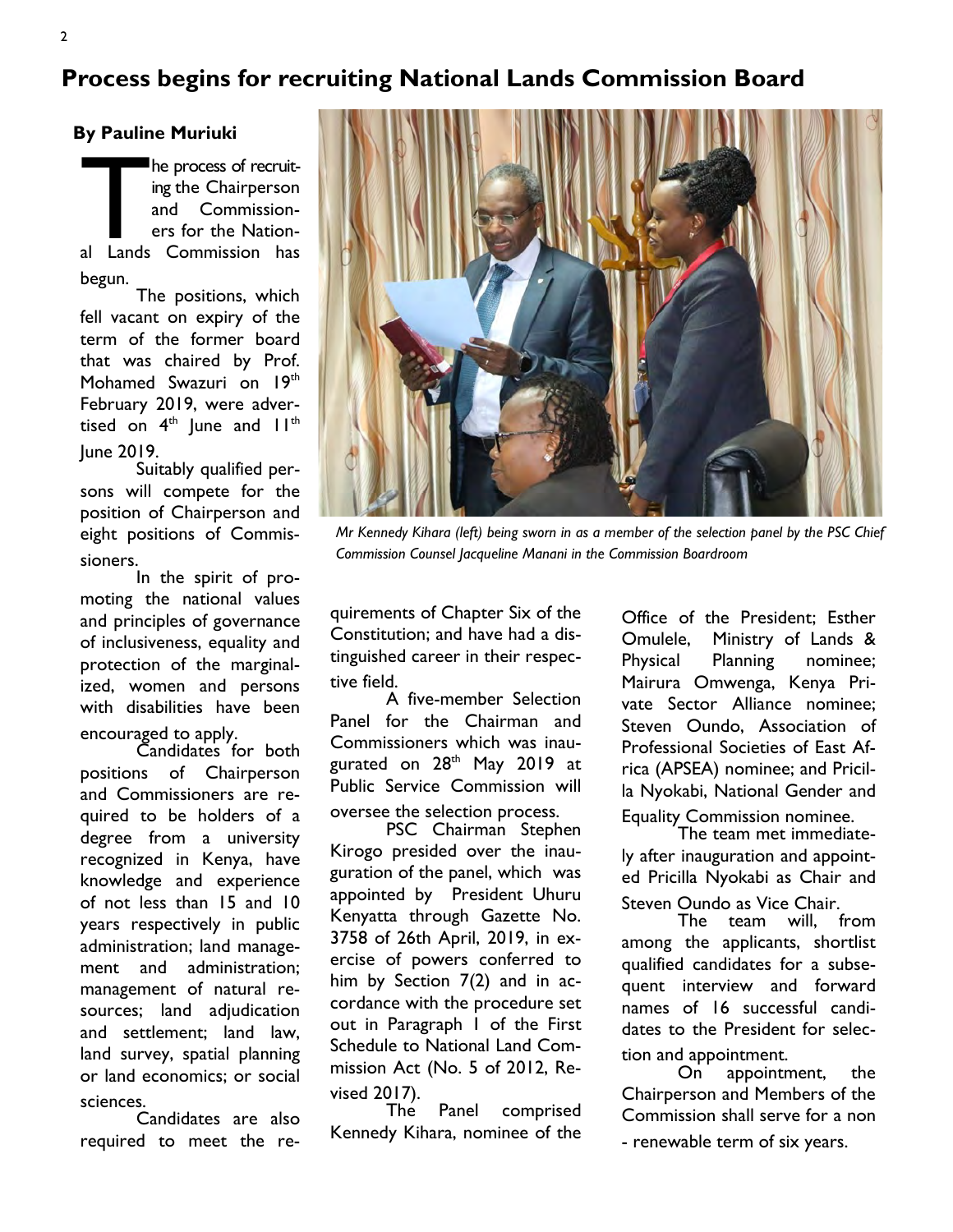# Interviews for Chemists and Gaming Inspectors in progress

By Badi Khamis

nterviews for Chemist and<br>Gaming inspectors<br>commenced at the Public<br>Service Commission on 3<sup>rd</sup><br>and are scheduled to end on nterviews for Chemist and Gaming inspectors commenced at the Public Service Commission on 3rd  $13<sup>th</sup>$  June 2019.

A total of 85 candidates were shortlisted to compete for 16 positions of Chemist and 124 candidates for the 25 Gaming Inspector post.

The vacancies targeting entry-level officers were advertised in September last year.

Prospective Gaming Inspectors are required to have a Bachelor's degree in Hotel Administration (Gaming), Commerce, Economics, Business Administration or Sociology from a university recognized in Kenya.

Their duties will entail, processing of applications for licenses and permits for national lotteries and price competitions; presiding over mini draws for nationwide, public lotteries and prize competition; and checking, monitoring and reporting on on-line betting, lotteries and gaming operations;

They will also be receiving returns and compiling data from betting, lotteries, prize competitions and public gambling; receiving recording and compiling complaints against licenses; and assisting in eradication of illegal gambling.

Prospective are required to have a Bachelor of Science Degree in Chemistry, Food Science and



Applicants queue as they wait to register their applications at the Commission House, Nairobi

Technology, Forensic Science, Biochemistry or Environmental Science from a university recognized in Kenya.

Their duties and responsibilities shall include, screening and receiving materials for analysis; storing, retrieving and issuing out materials of analysis; sampling at various sites; carrying out field tests; preparing reagents for

analysis; maintaining records; and carrying out relevant laboratory analysis of samples.



## Annual General Meeting for PSC Staff Pension

N otice has been issued for an Annual General Meeting for Public Service Commission

staff pension.

In a memo addressed to all secretariat staff on 4th June 2019, the PSC representative on the Board of Trustees Ms. Joan Machayo said the meeting is scheduled for 28th June 2019 at a venue that will be communicated later.

The agenda will include, Introduction of the service providers to the members of the scheme; Presentation of the Audited Accounts for the year ended 30<sup>th</sup>June 2018; Presentation of the Fund Investment Report for the year ended 30<sup>th</sup> June 2018; and Presentation of the Custody Report for the year ended 30<sup>th</sup> June 2018. Others will include

presentation of the Administration report and responding to questions from members of staff.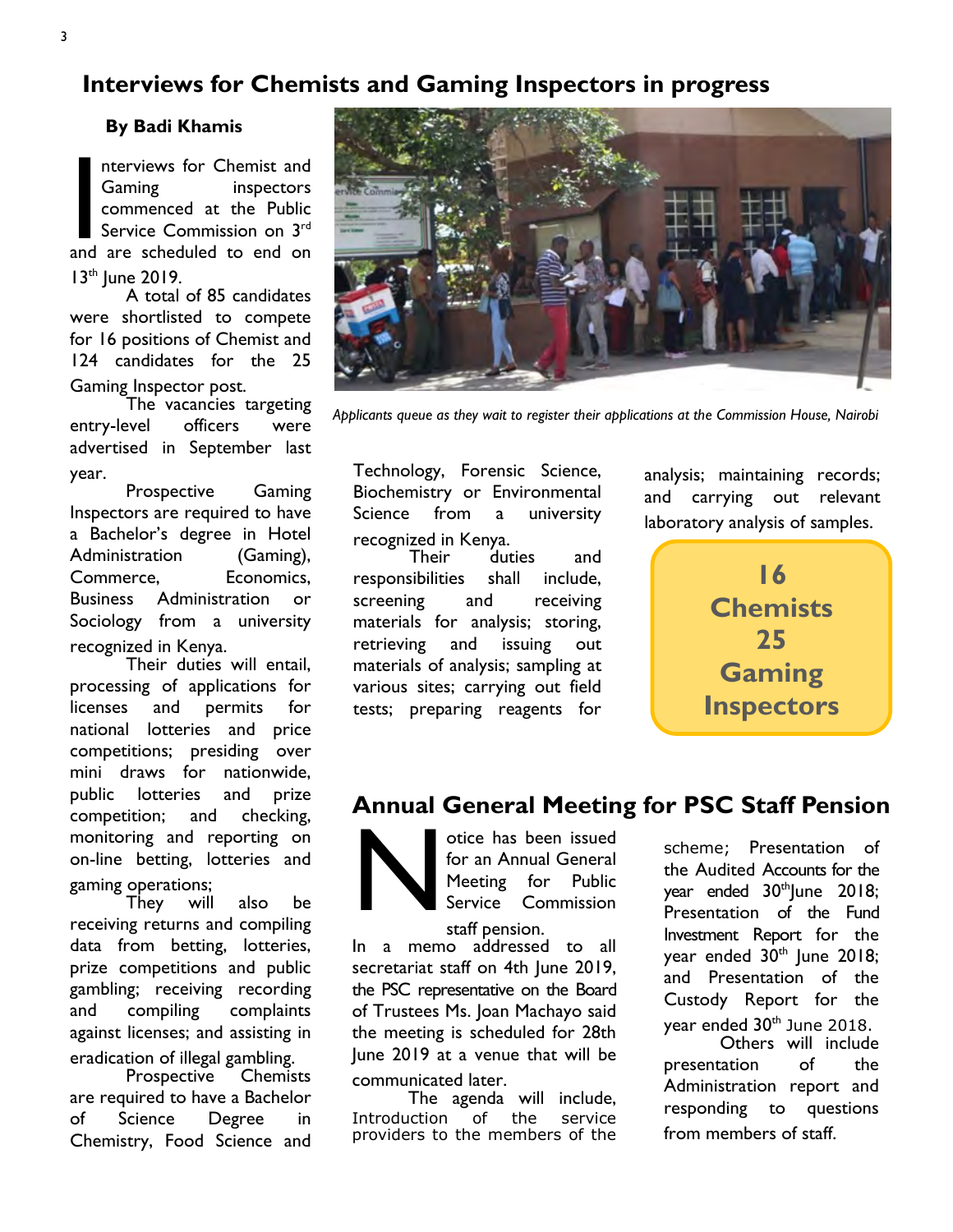# Welfare Society Annual General Meeting 2019 scheduled

By Badi Khamis

The Public Service<br>
Commission Welfare<br>
Annual General Meeting<br>
(AGM) is scheduled<br>
to take place on 15th June he Public Service Commission Welfare Annual General Meeting (AGM) is scheduled 2019 at the Commission House.

In an e-mail to all secretariat staff, the incumbent chairperson Mr. Daniel Sum notified members of the meeting and urged them to familiarize themselves with the welfare reports, which will be the center of discussion during the event.

According to the Welfare Secretary Ms. Evelyne Adhiambo, the 2019 meeting will among other issues review terms and conditions of issuing welfare loans to members, refunding of member subscriptions, and giving of hospital visit tokens.

Members will also be expected to adopt the investment policy and elect new office holders.

During the previous meeting held on 24th March 2018 at PSC, the patron's representative, Mr. Dismas Ogot assured members of constant support from management, and urged members to brainstorm and find ways of improving the society.

It was at the same meeting that a highlight of the draft investment policy was presented to members and their inputs taken for incorporation before it was



PSC welfare Society Secretary Ms Evelyn Adhiambo giving tips to Utalii College Welfare society officials during a courtesy visit to Utalii College offices. Sitting next to her is the Welfare Chairperson Mr Daniel Sum

finalized.<br>Once approved and adopted by members the draft investment policy will be the basis of structures formulation that will guide any welfare's investment engagements.

In the year 2017 the welfare realized an accumulated net revenue of Kshs.9,895,260.

The growth in revenue was attributed to an increase in members' subscriptions and

commitment in loan repayments.<br>The Public Serv **Service** Commission Staff Welfare Society (PSCSWS) was established in 1985. Its members are drawn from PSC's Secretariat. Its initial objective was to assist members financially during bereavement.

In the year 1998 the society drafted its first

constitution which outlined the guidelines and structures that govern the society.

Members are required to register by paying a nonrefundable fee and a monthly subscription through checkoff system.

To-date, over 200 secretariat staff are registered as members. The patron of the welfare society is the PSC Chief Executive Officer.

Over 200 staff are registered as members of the Welfare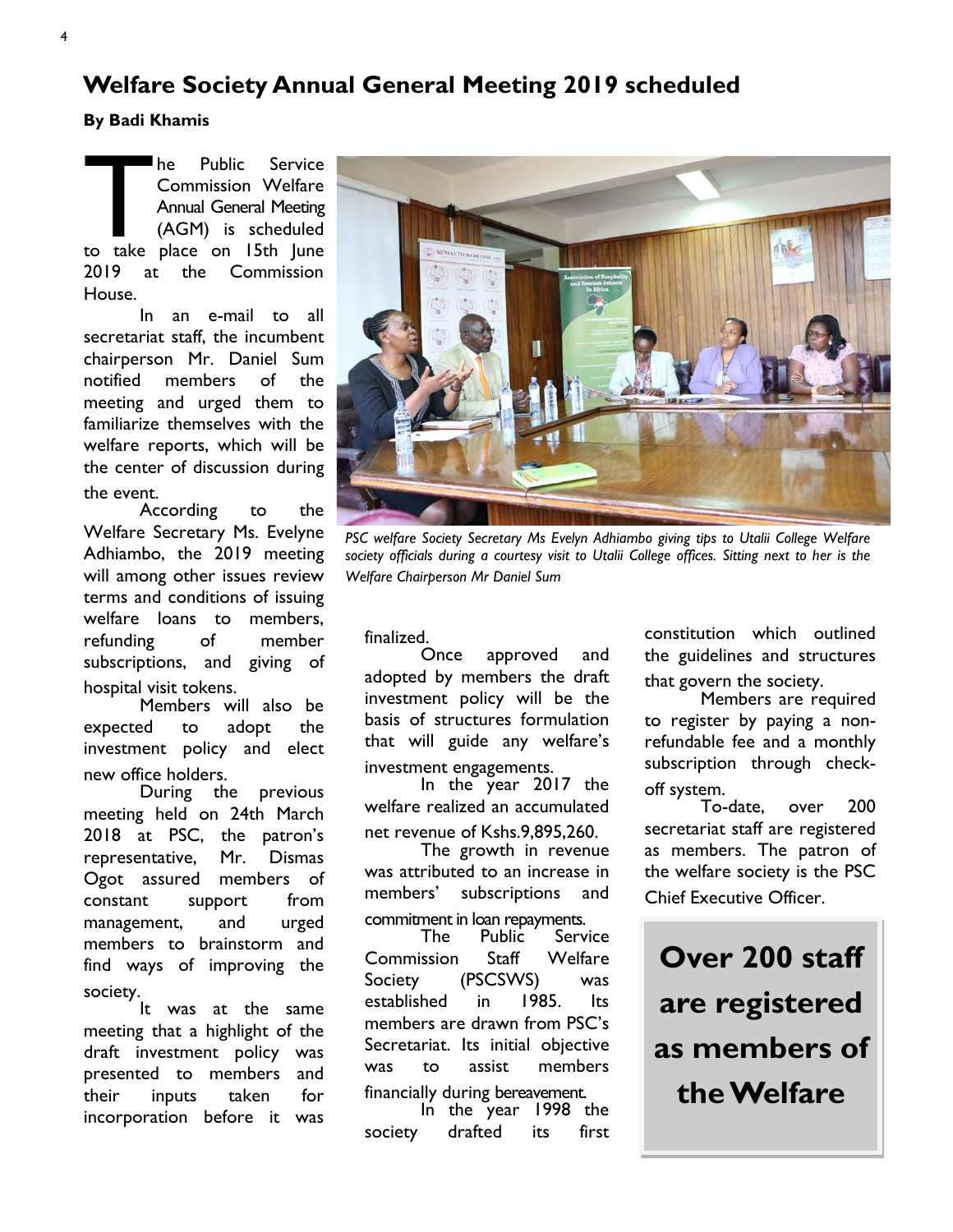# Client Service Charter as an Accountability Tool

## By Gabriel Juma

mproving public services has<br>become a major theme on<br>public sector reform all<br>over the world.<br>This is because citizens are mproving public services has become a major theme on public sector reform all over the world.

comparing the provision of services by private institutions vis-à-vis public institutions.

They are questioning "if private companies can deliver quality services, then why can't public agencies do the same?"

Most public agencies are focused on how to get started on the quality journey and how to develop existing quality management projects.

A client service charter is a tool that can be used to improve delivery of public services.

From the public service perspective, a client service delivery charter can be defined as a written statement of commitment that a government agency makes towards service delivery.

It is a description of the service provided to customers, how it is delivered and the expected outcomes from a customer's perspective.

Similarly, Loffler Elke, Salvador Parrado and Tomas Zmeskal in their book titled "Improving Customer Orientation through Service Charters", define a service charter as a public document that sets out basic information on the services provided, the standards of service that



Gabriel Juma

customers can expect from an organization, whether private or public, and how to make complaints or suggestions for service improvements.

They say charters provide a good framework for bringing about a cultural change towards better customer orientation.

This change can encompass client-focus, changed business practices, outcomes rather than processes, better and more responsive communications and improved relationship with clients.

Salome Korir, Jacob Rotich and Joseph Bengat in an article titled "Performance Management and Public Service Delivery in Kenya", argue that customers expect commitments laid out in the charter to be complied with.

They further argue that a good charter should provide the type of service the organization is providing and the feedback mechanism in the

event the client is aggrieved.

It explains different areas customers can expect service and should be accessed by all clients and other stakeholders either through online, posted on the organization's website, by providing hard/physical copies in strategic places for all to access or posting on notice boards.

Service Charters should therefore be well displayed in strategic points in an organization including the main entrance and reception areas. It should be noted that customer service goes beyond listening and helping.

Once developed, the Charter should be shared with all employees to guide them in providing the best customer service possible.

"A good charter should provide the type of service the organization is providing and the feedback mechanism in the event the client is aggrieved."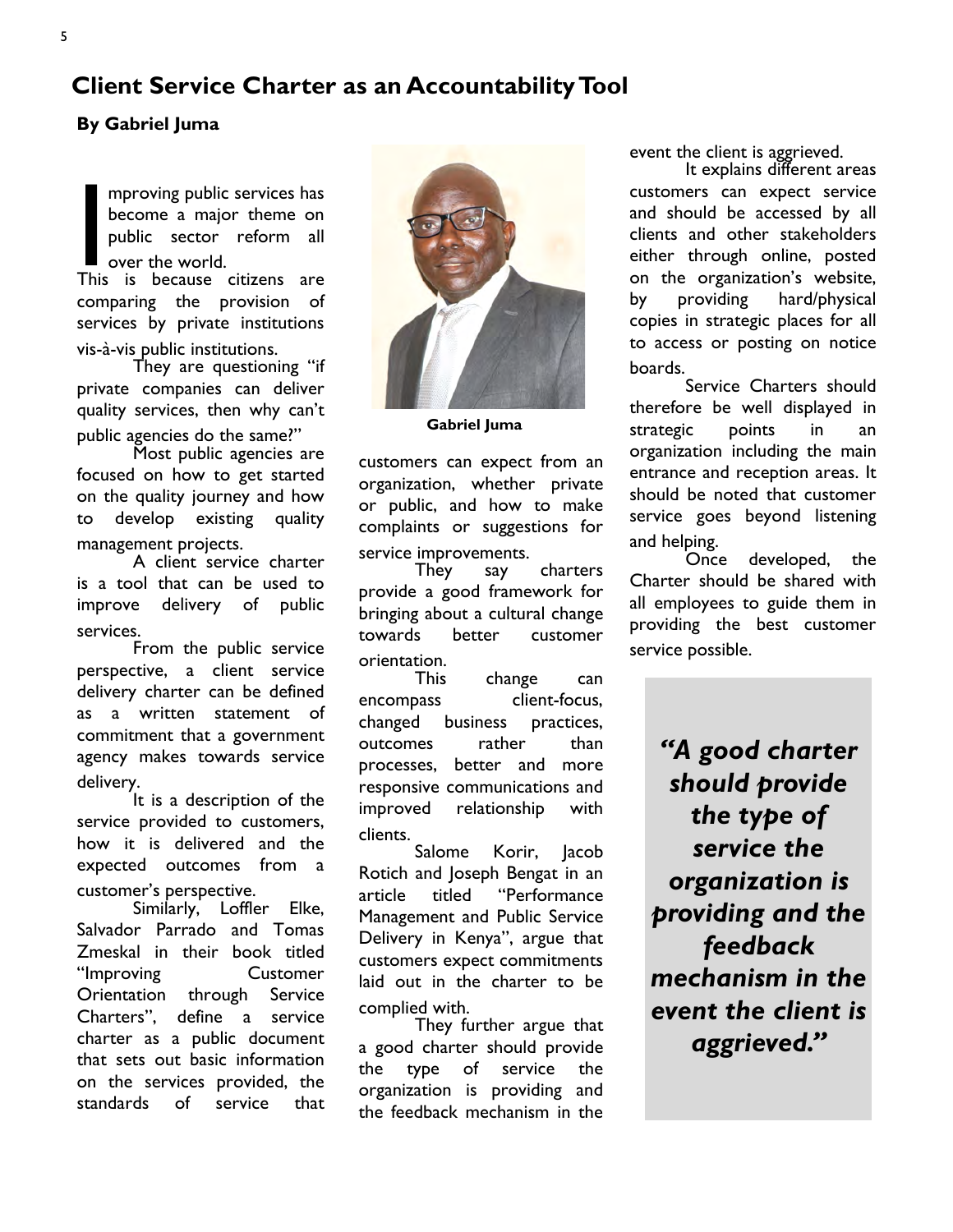## Your gym starter pack

## By Kenneth Muchira & Griffins Omondi

s far as fitness<br>matters are<br>concerned, nothing<br>can be as challenging as s far as fitness matters are concerned, nothing deciding what to carry with you to the gym and what to leave behind.

It is such a challenging task that to some people it is the sole reason why they are yet to start going to the gym.

They just can't figure out what they need to carry with them to the gym or where to get them.

In a perfect world, we would all have enough time for the gym. There would always be time for a full body workout and a refreshing shower thereafter.<br>Unfortunately. life Unfortunately,

does not work like that.

More often than not, reality has it that we are forced to squeeze gym time in between busy schedules at work and classes at school.

However, with a little preparation, you can have everything you need to keep your day running smoothly before and after your workouts.

Our biggest problem is that we overthink situations, setting up nonexistent bends and roadblocks on our otherwise very smooth and straight paths.

It is easier for people who have gyms close to their



Kenneth Muchira **Griffins** Omondi

homes because they can just change from their house, go do their workouts and get back to their houses to freshen up.

But what happens when the nearest gym to you is closer to your office than your home?

Well, logistics seem to get a bit complicated here, but not unmanageable.

Start by investing in a nice gym bag. This is where you will be carrying the rest of your items starting with a clean towel and washcloth.

Any professional gym today will have shower rooms meaning you do not have to go back home to take a bath. Have your bathing soap, and makeup in the bag.

Also, carry with you a change of clothes and shoes as well as gym gloves. With these, you can do your workouts, refresh, and be ready for office or school straight from the gym.

In your bag always have an extra pair of socks and underwear. Working out

without socks is a free ticket to smelly shoes just as finding yourself with no clean underwear after taking a bath is a guarantee for uncomfortable moments ahead.

Another essential thing to have in your bag is a water bottle. This is to always keep you hydrated before, during and after your exercise. You cannot always be sure to find drinking water in the gym.

With these items, you are ready to hit the gym at any time during the day whenever an opportunity shows its face.

Kenneth Muchira & Griffins Omondi are fitness consultants at the PSC gymnasium

> Start by investing in a nice gym bag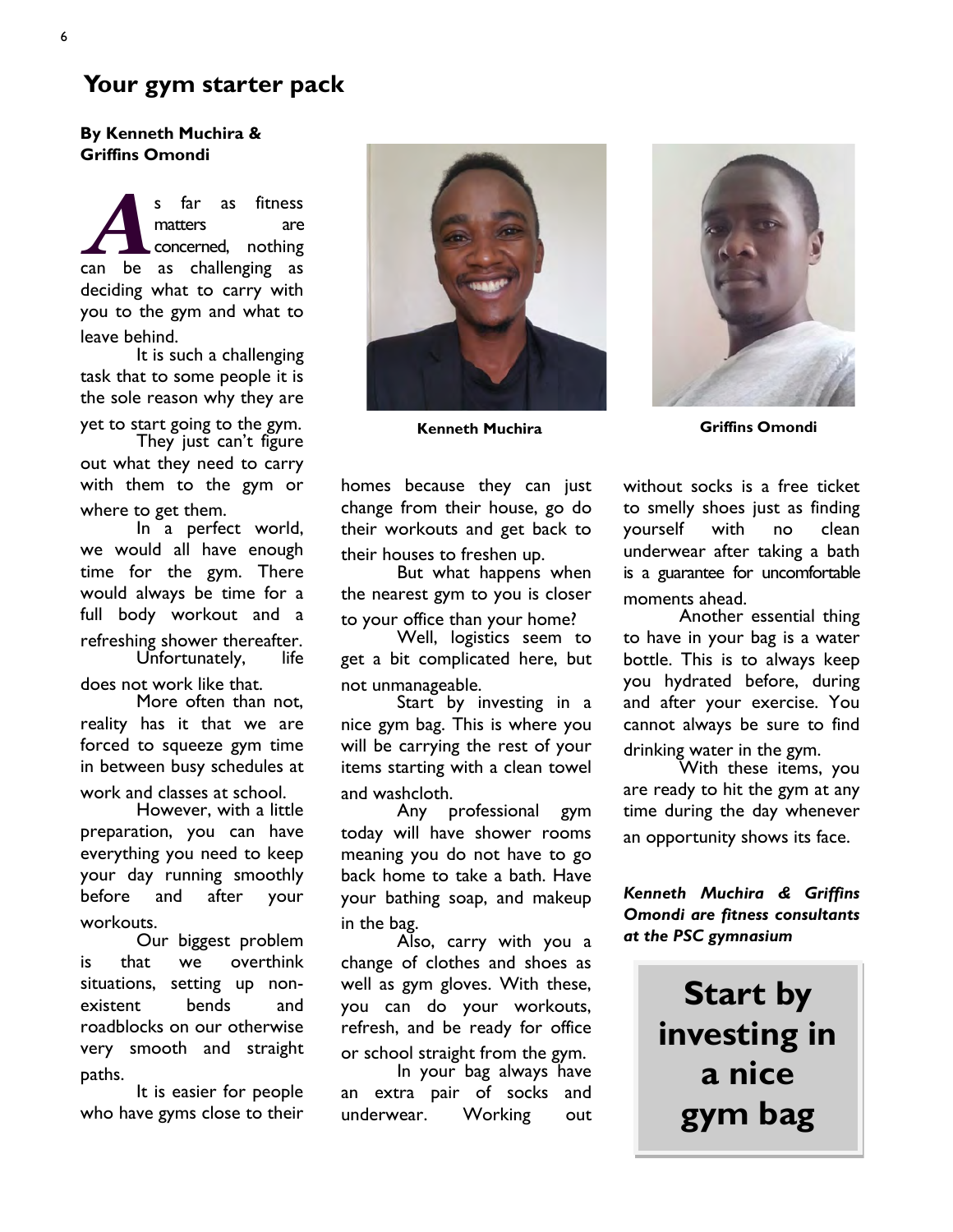# PSC IN PICTURES



Right: PSC commissioners in a group photo with the National Land Commission Selection Panel immediately after their inauguration

Left: (L-R) Commissioners Mary Mwiandi, Amb Patrick Wamoto and Andrew Muriuki during the swearing in of National Land Commission selection panel





Left: The Ag CEO Mr. Simon Rotich (centre) chatting with representatives of Minorities and Marginalized Communities of Kenya after a meeting with the PSC Chairman in the Commission Boardroom

Right: Ag CEO Mr. Simon Rotich (right) handing over a token of staff contributions to the Principal ICT Officer Mr. Bernard Wekesa following the demise of Father. Looking on is the Director Administration Mr. Gerald Kuhaka and Assistant Director ICT Mr. Hidavu Maro